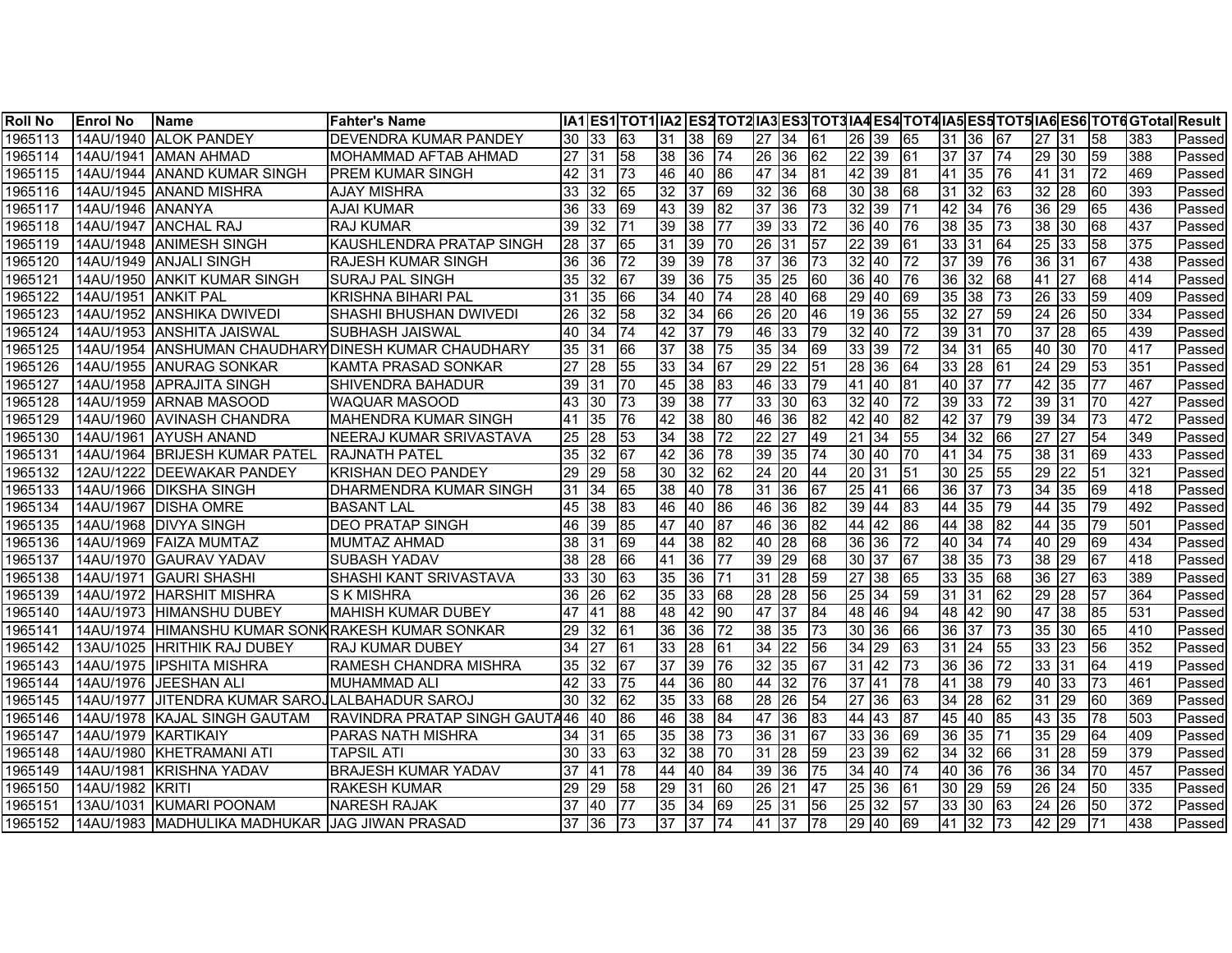| 1965153 |                     | 14AU/1984   MAMTA YADAV      | <b>RAMESH YADAV</b>                                 | 45 | 35 | 180             | 46              | 38              | 84               | 47                  | 40              | 87               | 44 42     |    | 86              | 43 | 135             | 78               | 43 30 |                 | 73              | 488              | Passed |
|---------|---------------------|------------------------------|-----------------------------------------------------|----|----|-----------------|-----------------|-----------------|------------------|---------------------|-----------------|------------------|-----------|----|-----------------|----|-----------------|------------------|-------|-----------------|-----------------|------------------|--------|
| 1965154 |                     | 14AU/1985 IMANDHIR SINGH     | <b>VED PRAKASH SINGH</b>                            | 34 | 30 | 64              | 30              | 31              | 61               | 25 30               |                 | 55               | 26 37     |    | 63              | 31 | 30              | 61               | 37    | $\overline{22}$ | 59              | 363              | Passed |
| 1965155 |                     | 14AU/1987 MAANVI GUPTA       | <b>RAJESH SINGH</b>                                 | 35 | 36 | 71              | 39              | 39              | $\overline{78}$  | 36 41               |                 | $\overline{177}$ | 30 40     |    | 170             | 37 | 35              | $\overline{172}$ | 37    | 32              | 69              | 437              | Passed |
| 1965156 |                     | 14AU/1989 MOHD ANWAR HAFEEZ  | <b>HAFIZ ABDUL HAFEEZ</b>                           | 32 | 35 | 67              | 42              | 39              | 81               | 25 39               |                 | 64               | 28 38     |    | <b>66</b>       | 38 | 35              | 173              | 33    | 32              | 65              | 416              | Passed |
| 1965157 |                     | 14AU/1990 IMOHD FAZAL ANSARI | <b>MOHD MOBIN ANSARI</b>                            | 40 | 35 | 75              | 44              | 37              | 81               | 39 35               |                 | 74               | 36 36     |    | 72              | 39 | 31              | 70               | 37    | 28              | 65              | 437              | Passed |
| 1965158 |                     | 14AU/1992 INASIR MOHD        | <b>NOOR MOHAMMAD</b>                                | 42 | 34 | 76              | 43              | 40              | 83               | 47                  | 41              | 88               | 42 42     |    | 84              | 41 | 36              | 77               | 41    | 34              | 75              | 483              | Passed |
| 1965159 |                     | 14AU/1993 NEELAM TIWARI      | <b>KESHARI PRASAD TIWARI</b>                        | 43 | 34 | 77              | 44              | 38              | 82               | 43 36               |                 | 79               | 38 42     |    | 80              | 41 | 35              | 76               | 40    | 29              | 69              | 463              | Passed |
| 1965160 |                     | 14AU/1995 NILESH TRIPATHI    | <b>SHYAM CHARAN TRIPATHI</b>                        | 39 | 34 | $\overline{73}$ | 42              | 37              | 79               | $37 \overline{)32}$ |                 | 69               | $37 \ 42$ |    | 79              | 40 | $\overline{37}$ | $\overline{77}$  | 42    | 28              | 70              | 447              | Passec |
| 1965161 |                     | 14AU/1996 NITESH SINGH       | <b>SANJAY SINGH</b>                                 | 28 | 31 | 59              | 27              | 34              | 61               | 28 26               |                 | 54               | 26 28     |    | 54              | 27 | 26              | 53               | 28    | 21              | 49              | 330              | Passed |
| 1965162 |                     | 14AU/1997 NITIN KUSHWAHA     | <b>N K KUSHWAHA</b>                                 | 37 | 33 | 70              | 34              | $\overline{37}$ | $\overline{71}$  | 35                  | 40              | 75               | 34 37     |    | 71              | 35 | 37              | 72               | 35    | 29              | 64              | 423              | Passed |
| 1965163 | 14AU/1998   PADMAJA |                              | PRADEEP KUMAR                                       | 45 | 40 | 85              | 46              | 42              | 88               | 47                  | 40              | $\overline{87}$  | 45 38     |    | 83              | 43 | 40              | 83               | 46    | 37              | 83              | 509              | Passed |
| 1965164 |                     | 14AU/2000 POOJA SINGH        | <b>RAJESH KUMAR SINGH</b>                           | 44 | 38 | 82              | 45              | 38              | 83               | 46                  | $ 42\rangle$    | 88               | 39 42     |    | 81              | 44 | 36              | 80               | 45    | 35              | 180             | 494              | Passed |
| 1965165 | 14AU/2001   PRAGYA  |                              | <b>PRAMOD KUMAR TRIPATHI</b>                        | 42 | 40 | 82              | 37              | 40              | 177              | 39 38               |                 | 177              | 43 42     |    | $\overline{85}$ | 42 | 39              | $\overline{81}$  | 44    | 33              | 77              | 479              | Passed |
| 1965166 |                     | 14AU/2003 PRATEEK GUPTA      | <b>PRAVIN KUMAR GUPTA</b>                           | 40 | 34 | 74              | 33              | 37              | $\overline{70}$  | 27 36               |                 | 63               | 29 40     |    | 69              | 34 | 31              | 65               | 32    | 26              | 58              | 399              | Passed |
| 1965167 |                     | 12AU/1188 PRINCE KUMAR       | SHRI RAM PRASAD                                     | 37 | 33 | 70              | 32              | 38              | 70               | 28 37               |                 | 65               | 24 38     |    | 62              | 30 | 29              | 59               | 25    | 28              | 53              | 379              | Passed |
| 1965168 |                     | 14AU/2004 PUNEET SRIVASTAVA  | NARENDRA KUMAR SRIVASTAVA                           | 39 | 34 | 73              | $\overline{37}$ | 39              | 76               | 37                  | 38              | 75               | 31        | 42 | 73              | 35 | 32              | 67               | 33    | 29              | 62              | 426              | Passed |
| 1965169 |                     | 14AU/2005 RADHIKA KHER       | <b>RAJIV KHER</b>                                   | 42 | 33 | 75              | 35              | 33              | 68               | 31 36               |                 | $\overline{67}$  | 27 36     |    | 63              | 34 | 34              | 68               | 31    | 28              | 59              | 400              | Passed |
| 1965170 |                     | 14AU/2006 RAGINI GUPTA       | R B GUPTA                                           | 35 | 36 | 71              | 37              | 36              | 73               | 34                  | <b>37</b>       | $\overline{71}$  | 30 39     |    | 69              | 34 | 34              | 68               | 29    | 30              | 59              | 411              | Passed |
| 1965171 |                     | 14AU/2007 RAJAT SINGH        | <b>RAJESH KUMAR SINGH</b>                           | 33 | 28 | 61              | 34              | 36              | 70               | $\overline{27}$     | 37              | 64               | 25 39     |    | 64              | 29 | 30              | 59               | 30    | 28              | 58              | 376              | Passed |
| 1965172 |                     | 14AU/2008 RAJEEV KUMAR YADAV | VIJAY KUMAR YADAV                                   | 43 | 38 | 81              | 43              | $\overline{39}$ | $\overline{82}$  | 35 39               |                 | 74               | 32 41     |    | 73              | 39 | 36              | $\overline{75}$  | 41    | 32              | 73              | 458              | Passed |
| 1965173 |                     | 14AU/2009 RANGOLI TIWARI     | <b>RADHEY SHYAM TIWARI</b>                          | 45 | 37 | 82              | 41              | 39              | 80               | 43 39               |                 | 82               | 39 40     |    | 79              | 43 | 38              | 81               | 41    | 29              | 70              | 474              | Passed |
| 1965174 |                     | 14AU/2010 RATANJEET JAISWAL  | BRIJ NARAYAN PRASAD JAISWAL                         | 31 | 38 | 69              | 37              | 41              | 78               | 34                  | <b>40</b>       | 74               | 29 42     |    | 71              | 35 | 36              | $\overline{71}$  | 30    | 30              | 60              | 423              | Passed |
| 1965175 |                     | 14AU/2011 RATNESH KUMAR      | <b>RAMBRIKSH YADAV</b>                              | 37 | 30 | 67              | 39              | 34              | 73               | 34                  | 36              | 170              | 27 37     |    | 64              | 38 | 35              | <b>73</b>        | 37    | 29              | 66              | 413              | Passed |
| 1965176 |                     | 14AU/2012 RESHU SINGH        | <b>JAIPAL SINGH</b>                                 | 41 | 33 | 74              | 42              | 39              | 81               | 32 38               |                 | 170              | 25 39     |    | 64              | 33 | 34              | 67               | 32    | 131             | 63              | 419              | Passed |
| 1965177 |                     | 13AU/1066 ISAMEER TRIPATHI   | <b>SANJAY KUMAR TRIPATHI</b>                        | 33 | 32 | 65              | 37              | 37              | 74               | 30 29               |                 | 59               | 22 39     |    | 61              | 36 | 33              | 69               | 29    | 29              | 58              | 386              | Passed |
| 1965178 |                     | 14AU/2015 SAUMITRA YADAV     | <b>RAMESH KUMAR YADAV</b>                           | 32 | 35 | 67              | 38              | 36              | 74               | 33 37               |                 | $\overline{70}$  | 30 41     |    | $\overline{71}$ | 34 | 35              | 69               | 29    | 29              | 58              | 409              | Passed |
| 1965179 |                     | 13AU/1070 SAURABH KUMAR      | <b>GURU PRATAP</b>                                  | 40 | 33 | $\overline{73}$ | 44              | 35              | 79               | 40 38               |                 | 78               | 33   42   |    | 75              | 42 | 36              | 78               | 38    | 29              | 67              | 450              | Passed |
| 1965180 |                     |                              | 14AU/2016 SHAMBHAVI SANSKRITAYSUBHAS CHANDRA PANDEY | 42 | 32 | 74              | 39              | $\overline{39}$ | 78               | 37                  | 41              | 78               | 32   42   |    | 74              | 34 | 38              | $\overline{72}$  | 35    | 30              | 65              | 441              | Passed |
| 1965181 |                     | 14AU/2018 SHANU PATEL        | RAJENDRA KUMAR VERMA                                | 37 | 28 | 65              | 34              | 33              | 67               | 34 34               |                 | 68               | 28 35     |    | 63              | 31 | 33              | 64               | 31    | 26              | $\overline{57}$ | 384              | Passed |
| 1965182 |                     | 14AU/2019 SHASHANK BHARTI    | <b>RAJESH KUMAR BHARTI</b>                          | 40 | 32 | $\overline{72}$ | 33              | 36              | 69               | 24                  | <b>27</b>       | $\overline{51}$  | 25 41     |    | 66              | 30 | 32              | 62               | 28    | 29              | 57              | $\overline{377}$ | Passed |
| 1965183 |                     | 14AU/2020 SHASHANK KUMAR     | <b>RAJESH KUMAR YADAV</b>                           | 36 | 29 | 65              | 34              | 35              | $\overline{69}$  | 33 28               |                 | $\overline{61}$  | 24 37     |    | 61              | 33 | 33              | 66               | 33 28 |                 | 61              | 383              | Passed |
| 1965184 |                     | 14AU/2021 SHILPI KANCHAN     | AMULYA RATAN SRIVASTAVA                             | 40 | 32 | 72              | 35              | 35              | 70               | 31                  | 32              | 63               | 28 41     |    | 69              | 35 | 32              | 67               | 33    | 29              | 62              | 403              | Passed |
| 1965185 |                     | 14AU/2023 SHIVANGI PRADHAN   | <b>MOHIT PRADHAN</b>                                | 44 | 29 | 73              | 46              | 40              | 86               | 46                  | 33              | 79               | 41 39     |    | 80              | 46 | 37              | 83               | 42    | 30              | 72              | 473              | Passed |
| 1965186 | 14AU/2024 SHIVANI   |                              | <b>RAJESH YADAV</b>                                 | 35 | 33 | 68              | 41              | 35              | 76               | 37                  | 40              | $\overline{77}$  | 31 43     |    | 74              | 33 | 33              | 66               | 34    | 30              | 64              | 425              | Passed |
| 1965187 |                     | 14AU/2026 SHUBHAM MISHRA     | <b>AJAY KUMAR MISHRA</b>                            | 36 | 30 | 66              | 34              | 35              | 69               | 35                  | $\overline{35}$ | $\overline{70}$  | 30 39     |    | 69              | 30 | 34              | 64               | 34    | 27              | 61              | 399              | Passed |
| 1965188 |                     | 13AU/1082 SHUBHAM SONKAR     | <b>SANTOSH SONKAR</b>                               | 39 | 32 | 71              | 33              | 34              | 67               | 29                  | 131             | 60               | 23 39     |    | 62              | 29 | 36              | 65               | 28    | 29              | 57              | 382              | Passed |
| 1965189 |                     | 14AU/2027 SIDDHARTH JAISWAL  | <b>SUNIL KUMAR GUPTA</b>                            | 40 | 36 | 76              | 40              | $\overline{38}$ | $\overline{78}$  | 35 32               |                 | 67               | 37 42     |    | 79              | 40 | 37              | <b>177</b>       | 41    | 29              | 170             | 447              | Passec |
| 1965190 |                     | 14AU/2028 ISMRITI SHUKLA     | <b>AJAY SHUKLA</b>                                  | 45 | 33 | 78              | 42              | 35              | 77               | 39                  | 36              | 75               | 31 39     |    | 70              | 39 | 34              | 73               | 41    | 29              | 170             | 443              | Passed |
| 1965191 |                     | 14AU/2029 SMRITI SRIVASTAVA  | SHAILENDRA KUMAR SRIVASTAVA44                       |    | 32 | 76              | 40              | 36              | 76               | 43 35               |                 | $\overline{78}$  | 36 42     |    | 78              | 39 | 37              | 76               | 39    | 30              | 69              | 453              | Passed |
| 1965192 |                     | 14AU/2031 SUCHITA MEHROTRA   | <b>ASHWANI MEHROTRA</b>                             | 45 | 31 | 76              | 37              | 34              | $\overline{171}$ | 35                  | 34              | 69               | 29 37     |    | 66              | 33 | 35              | 68               | 31    | 26              | 57              | 407              | Passed |
| 1965193 |                     | 14AU/2032 SUMIT YADAV        | <b>AJAY KUMAR YADAV</b>                             | 44 | 33 | 177             | 41              | 35              | $\overline{76}$  | 34 34               |                 | 68               | 38 37     |    | $\overline{75}$ | 35 | 36              | $\overline{171}$ | 33 29 |                 | 62              | 429              | Passed |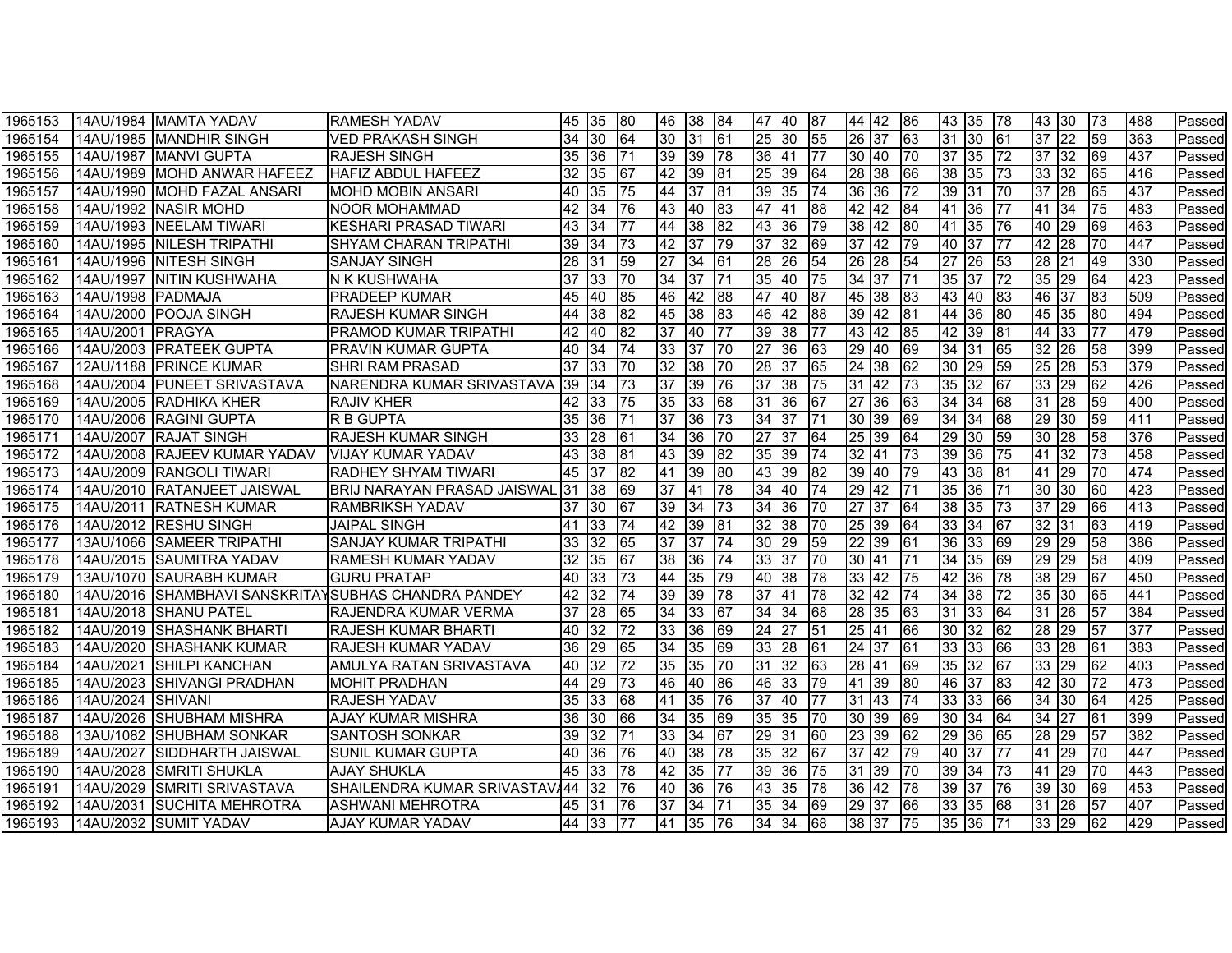| 1965194 |                     | 13AU/1088 SUNEEL KUMAR SONI  | IGIREEJA SHANKAR SONI           | 36 33           |    | 69              | 27              | 36        | 163             | 29    | <b>130</b> | 59               | 24 37 |    | 61              | 33               | 34 | 167             | 31              | 28              | 59         | 378 | Passed |
|---------|---------------------|------------------------------|---------------------------------|-----------------|----|-----------------|-----------------|-----------|-----------------|-------|------------|------------------|-------|----|-----------------|------------------|----|-----------------|-----------------|-----------------|------------|-----|--------|
| 1965195 |                     | 14AU/2033 SURABHI SINGH      | <b>RAM PRAKASH SINGH</b>        | 37              | 35 | $\overline{72}$ | 40              | <b>41</b> | 81              | 33 39 |            | $ 72\rangle$     | 31 43 |    | 174             | 36               | 38 | 74              | 33 35           |                 | 168        | 441 | Passec |
| 1965196 |                     | 14AU/2034 ISUSHANT KISHORE   | <b>SANJAY KUMAR</b>             | 41              | 29 | 70              | 30              | 35        | 65              | 29    | 28         | 57               | 27 34 |    | 61              | 33               | 31 | 64              | 33              | 25              | 58         | 375 | Passec |
| 1965197 |                     | 14AU/2035 SUYASH SAHAI       | VISHWA JYOTI SAHAI              | 45              | 32 | 77              | 45              | 36        | 81              | 33    | 33         | 66               | 40 38 |    | 78              | 38               | 35 | 73              | 40              |                 | 67         | 442 | Passed |
| 1965198 |                     | 13AU/1089 SWATI CHANDRA      | <b>MADAN KUMAR</b>              | 41              | 31 | 72              | 37              | 38        | 75              | 31    | 34         | 65               | 29 41 |    | 70              | 35               | 34 | 69              | 27              | 28              | 55         | 406 | Passed |
| 1965199 |                     | 14AU/2036 ISWATI CHAUHAN     | <b>KESHAV SINGH CHAUHAN</b>     | 43              | 34 | 77              | 48              | 38        | 86              | 47    | 139        | 86               | 41 44 |    | 85              | 42               | 39 | <b>81</b>       | 44              | 32              | 76         | 491 | Passed |
| 1965200 |                     | 13AU/1091 TANZEEL AHMAD      | <b>GUFRAN AHMAD</b>             | 41              | 31 | 72              | 41              | 34        | 75              | 39 29 |            | 68               | 35 38 |    | 73              | $\overline{37}$  | 33 | 70              | 38              | 29              | 167        | 425 | Passed |
| 196520  |                     | 14AU/2037 TAPASYA UPADHYAY   | <b>UMESH UPADHYAY</b>           | 38              | 34 | 72              | 38              | 39        | 77              | 33 34 |            | 67               | 29 39 |    | 68              | 34               | 34 | 68              | 33              |                 | <b>160</b> | 412 | Passed |
| 1965202 |                     | 14AU/2038 TARUN KUMAR SINGH  | <b>PREMJEET KUMAR SINGH</b>     | 39              | 32 | $\overline{71}$ | 36              | 39        | $\overline{75}$ | 35    | 26         | 61               | 29 36 |    | 65              | 34               | 34 | 68              | 34              | 29              | 63         | 403 | Passed |
| 1965203 |                     | 14AU/2040 IUMAM HANIF        | <b>SAULAT HANIF</b>             | 43              | 33 | 76              | 43              | 38        | 81              | 44    | 130        | $\overline{74}$  | 38 41 |    | 79              | 39               | 32 | 71              | 42              | 131             | 73         | 454 | Passed |
| 1965204 |                     | 14AU/2041 UTKARSH SRIVASTAVA | NARENDRA NATH SRIVASTAVA        | 37              | 31 | 68              | $\overline{37}$ | 36        | $\overline{73}$ | 30 25 |            | 55               | 27 34 |    | 61              | 30               | 28 | 58              | 30 29           |                 | 59         | 374 | Passed |
| 1965205 |                     | 14AU/2042 VARSHA SINGH       | <b>MB SINGH</b>                 | 43              | 35 | 78              | 47              | 39        | 86              | 41    | <b>130</b> | $\overline{171}$ | 35 40 |    | 75              | 41               | 35 | $\overline{76}$ | 43              | $\overline{33}$ | 76         | 462 | Passed |
| 1965206 |                     | 14AU/2043 VARTIKA RAI        | <b>SUNIL KUMAR RAI</b>          | 45              | 38 | 83              | 45              | 40        | 85              | 45    | I38        | 183              | 38 41 |    | 79              | 43               | 34 | 77              | 45              | 36              | 181        | 488 | Passec |
| 1965207 |                     | 14AU/2044 VIKASH KUMAR       | NAND KISHORE SHARMA             | 31              | 32 | 63              | 23              | 32        | 55              | 23    | 22         | 45               | 22 35 |    | $\overline{57}$ | 27               | 29 | 56              | 21              | 30              | 51         | 327 | Passed |
| 1965208 |                     | 14AU/2045   VISHAKHA RAI     | ADITYA NARAYAN RAI              | 41              | 33 | 74              | 36              | 38        | $\overline{74}$ | 31 31 |            | 62               | 27 40 |    | 67              | 34               | 34 | 68              | 34              | 33              | 167        | 412 | Passed |
| 1965209 |                     | 14AU/2046   VISHAL KUMAR     | <b>OM PRAKASH</b>               | 36              | 32 | 68              | 29              | 34        | 63              | 27    | 130        | $\overline{57}$  | 24 37 |    | 61              | $\overline{28}$  | 30 | 58              | 23              | <b>29</b>       | 52         | 359 | Passec |
| 1965210 |                     | 14AU/2047 IYASH ANAND MISRA  | <b>ANAND MISRA</b>              | $\overline{34}$ | 31 | 65              | 38              | 32        | 70              | 28 25 |            | 53               | 26 37 |    | 63              | 33               | 33 | 66              | 32              | 32              | 64         | 381 | Passed |
| 196521  |                     | 13AU/3012 YASH PADIA         | <b>PRAKASH PADIA</b>            | 42              | 33 | 75              | 40              | 39        | 79              | 30    | 26         | 56               | 31 36 |    | 67              | 34               | 32 | 66              | 32              | 133             | 165        | 408 | Passed |
| 1965212 |                     | 14AU/2048 ZOHAIB AHMAD       | JUNAID AHMAD                    | 42              | 35 | 77              | 41              | 38        | 79              | 41    | 35         | 76               | 40 40 |    | 80              | 40               | 37 | 177             | 39              | 33              | 72         | 461 | Passed |
| 1965101 |                     | 14AU/1928  ABHISHEK SHARMA   | RAVINDRA KUMAR SHARMA           | 45              | 32 | 77              | 44              | 36        | 80              | 44    | 35         | 79               | 37 40 |    | 77              | $\overline{141}$ | 37 | 78              | $\overline{42}$ | 33              | 75         | 466 | Passed |
| 1965102 | 14AU/1929 ADITI RAJ |                              | <b>GOPAL KRISHNA MISHRA</b>     | 38              | 37 | 75              | 40              | 43        | 83              | 38 41 |            | 79               | 36 42 |    | 78              | 39               | 32 | 71              | 35 34           |                 | 169        | 455 | Passed |
| 1965103 |                     | 14AU/1930 ADITI UPADHYAY     | <b>SURENDRA PRASAD UPADHYAY</b> | 37              | 35 | 72              | 38              | 36        | 74              | 35 40 |            | 175              | 32 44 |    | 76              | 38               | 33 | 71              | $\overline{37}$ | 33              | 70         | 438 | Passed |
| 1965104 |                     | 14AU/1931 ADITYA KUMAR       | <b>LALTA PRASAD</b>             | 39              | 32 | 71              | 39              | 35        | 74              | 41    | 131        | 172              | 33 38 |    | 71              | $\overline{37}$  | 32 | 69              | 36              | 131             | <b>67</b>  | 424 | Passed |
| 1965105 |                     | 14AU/1933 IAHAD AHMAD        | <b>SHAHJAD AHMAD</b>            | 32              | 32 | 64              | 39              | 35        | $\overline{74}$ | 35 36 |            | 171              | 26 40 |    | 66              | 35               | 30 | 65              | 31              | 29              | 60         | 400 | Passed |
| 1965106 |                     | 14AU/1934   AJAY SINGH       | <b>BANSH RAJ</b>                | 32              | 36 | 68              | 38              | 35        | $\overline{73}$ | 31    | 137        | 68               | 32 39 |    | 71              | 34               | 30 | 64              | 33 29           |                 | 62         | 406 | Passed |
| 1965107 |                     | 14AU/1935   AKANKSHA NEHAL   | RAMAKANT YADAV                  | 46              | 38 | 84              | 47              | 42        | 89              | 43    | 139        | 82               | 43 41 |    | 84              | 45               | 37 | 82              | 44              | 35              | 79         | 500 | Passed |
| 1965108 |                     | 14AU/1936 AKASH KISHOR       | <b>RAJ KISHOR SHIVHARE</b>      | 44              | 32 | 76              | 42              | 38        | 80              | 46    | 139        | 85               | 44 39 |    | 83              | $\overline{41}$  | 34 | 75              | 41              | 32              | 73         | 472 | Passed |
| 1965109 | 13AU/993            | <b>LAKASH SINGH</b>          | <b>RAJKUMAR SINGH</b>           | 36              | 31 | 67              | 32              | 36        | 68              | 29    | 32         | 61               | 24 38 |    | 62              | 35               | 30 | 65              | 33              | 26              | 59         | 382 | Passed |
| 1965110 |                     | 14AU/1937 AKHILENDRA SINGH   | <b>CHANDRA BALI SINGH</b>       | 39              | 35 | 74              | 41              | 32        | <b>73</b>       | 41    | 39         | 80               | 33 40 |    | 73              | 37               | 31 | 68              | 36              | 133             | 69         | 437 | Passed |
| 196511  |                     | 14AU/1938 AKSHAT SONKAR      | <b>GIRISH CHANDRA SONKAR</b>    | 44              | 35 | 79              | 44              | 40        | 84              | 46 38 |            | 84               | 41 42 |    | 83              | 41               | 33 | 74              | 41              | 131             | 72         | 476 | Passed |
| 1965112 |                     | 14AU/1939 IALOK KUMAR        | <b>VIJAY KUMAR RANJAN</b>       | 27              | 32 | 59              | 36              | 38        | 74              | 31    | <b>36</b>  | <b>67</b>        | 27    | 40 | 167             | 34               | 33 | 67              | 31              | 32              | 63         | 397 | Passed |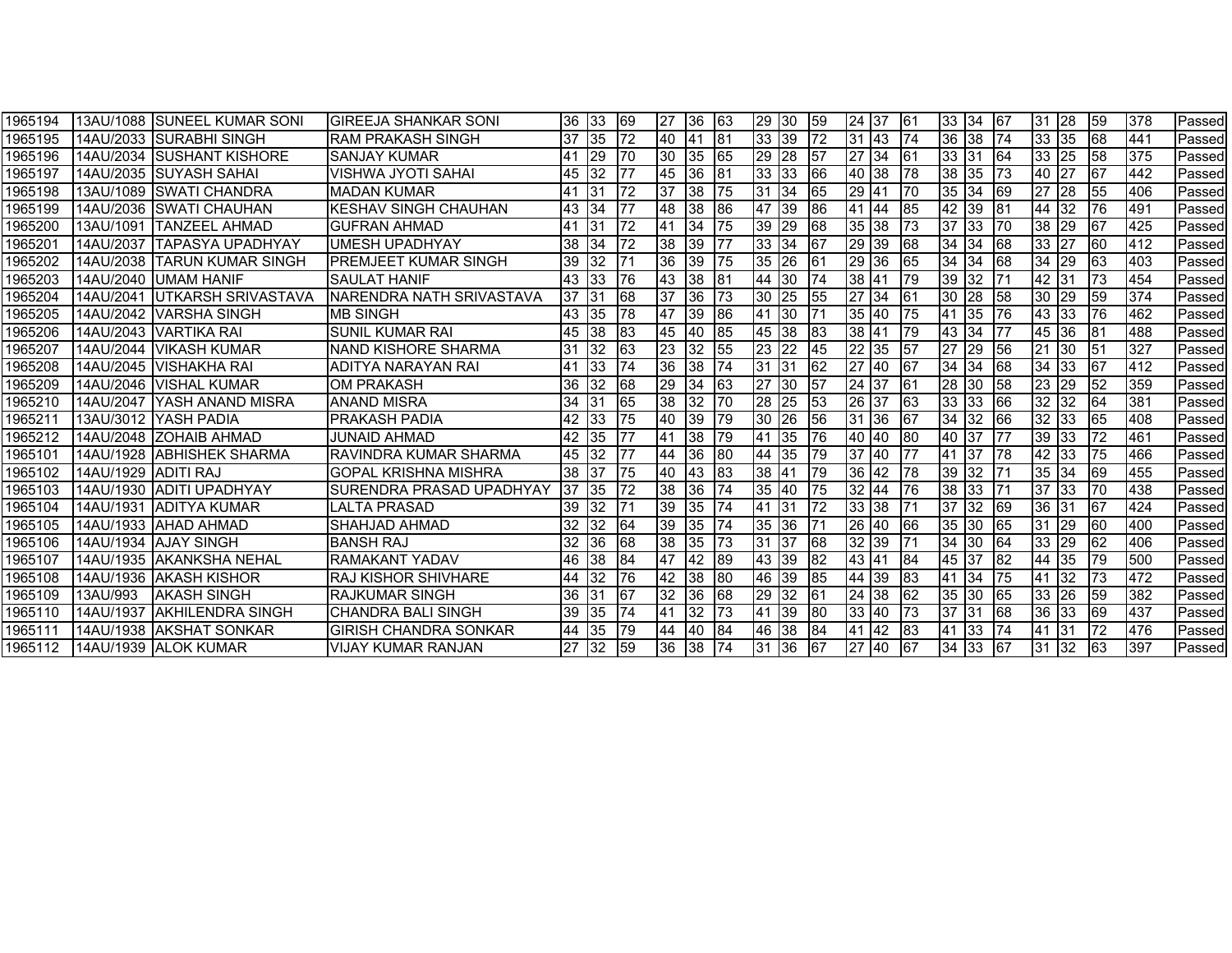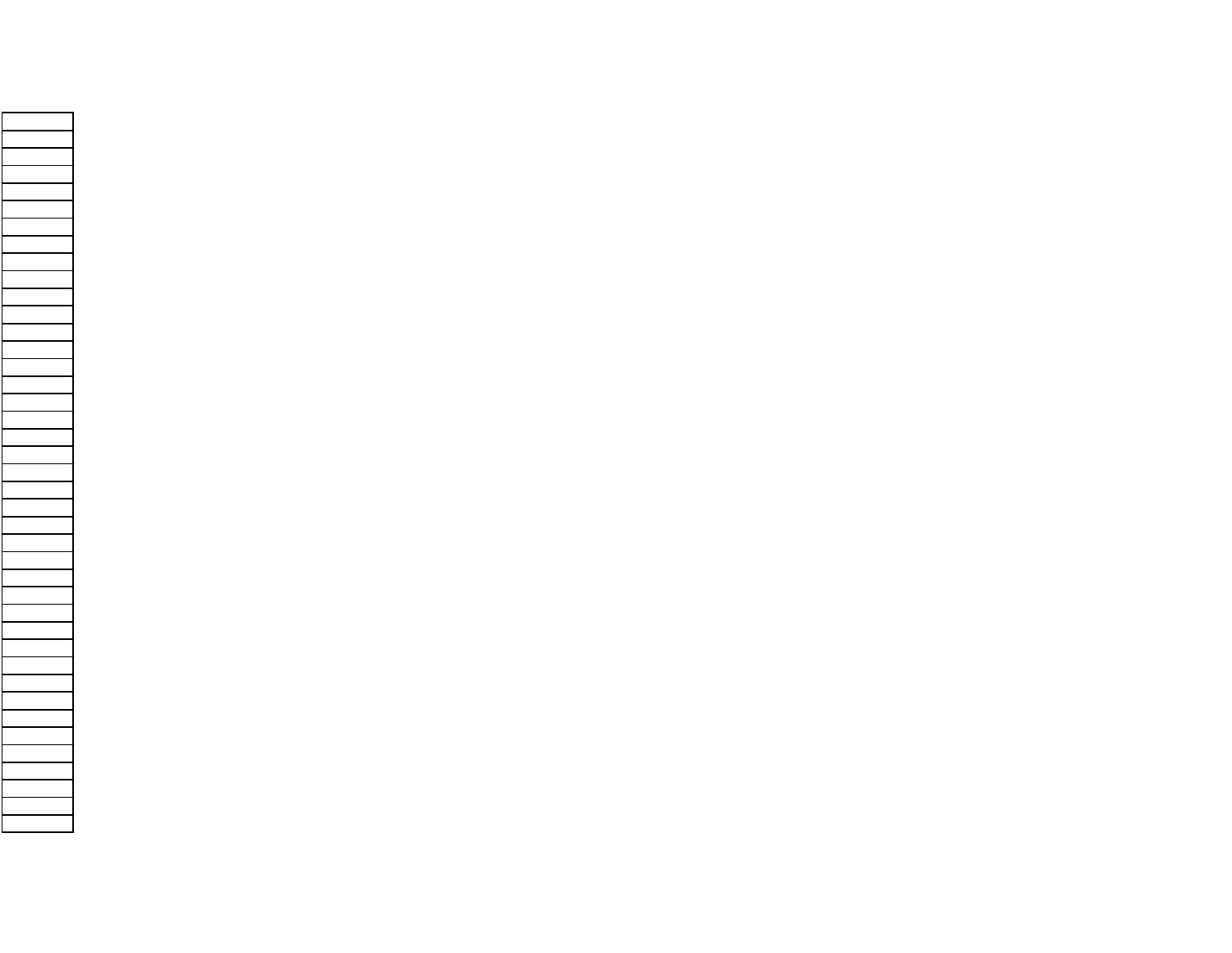